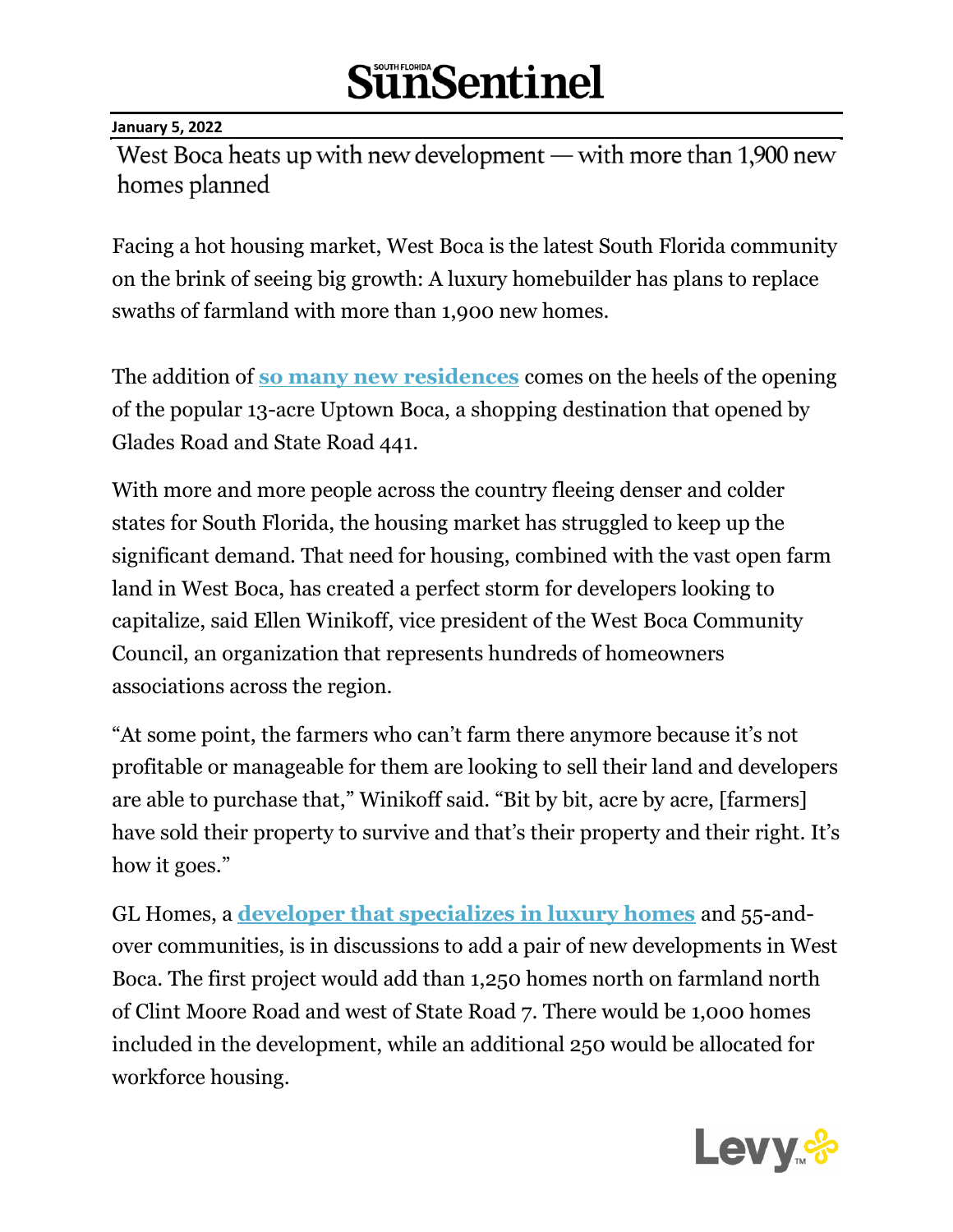Additionally, the developer is planning to add 679 homes on Glades Road in between State Road 7 and Lyons Road, said GL Homes' Vice President of Development Kevin Ratterree. The development would be built on over 300 acres of farmland recently acquired by GL Homes.

"Everybody loves this place," Palm Beach County Commissioner Maria Sachs said. "The whole country is coming to Florida and everybody wants to move out here to be in Palm Beach County and I think that's great."

Prices for GL Homes' properties usually start in the mid-to-high six figures. Valencia Sound, a gated community in West Boynton, has home prices beginning at \$740,000, according to the GL Homes website. Lotus, a West Boca community north of Glades Road and east of Lyons Road, lists its homes between \$1.1 million and \$1.4 million, according to the same website.

#### Buying up land

With available land being relatively scarce in the eastern portion of Palm Beach County, West Boca has emerged an alluring option for developers due to the acres of untapped land and open spaces.

Sachs believes that has helped drive the interest, adding that West Boca also carries a certain cache because "the Boca address is always one that is sought



Palm Beach County is considering a proposal for GL Homes to build 1,250 new homes in West Boca on the land highlighted in red. (Courtesy: Palm Beach County)

for."

"We have open spaces, and we don't have that in Broward anymore. You happen to fly over Broward County, you'll see there's not many open spaces in the western portion."

**[Uptown Boca](https://www.sun-sentinel.com/entertainment/restaurants-and-bars/fl-et-uptown-boca-raton-new-restaurants-bars-20210318-c4vhubjoqvb2ddm2dicdnfoftu-story.html)** has helped contribute to the area's attractiveness as it has quickly

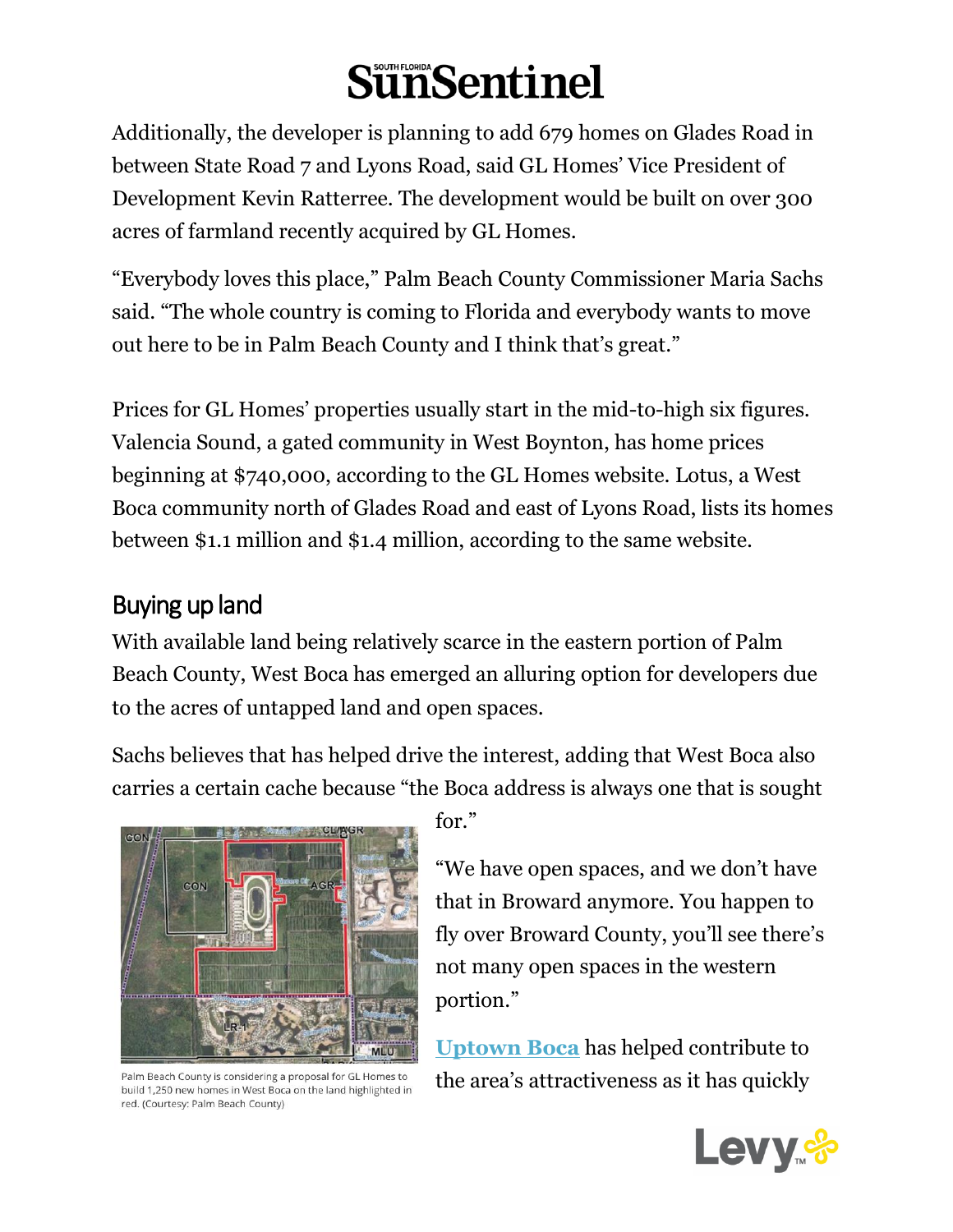

BurgerFi at Uptown Boca in Boca Raton, Wednesday, March 17, 2021. (John McCall/South Florida Sun Sentinel)

emerged as a destination in West Boca. The complex comprises restaurants, bars, an outdoor store and 456 apartment units behind the shopping plaza.

Lazy Dog Restaurant & Bar, Bonefish Grill, Just Salad, BurgerFi, Chick-fil-A and Sloan's Ice Cream are among the stores that have opened, one by one, at the

\$200 million complex. On any given weekend night, the parking lot is full, with customers frequenting the many businesses there. An **[Amazon Fresh](https://www.sun-sentinel.com/local/palm-beach/boca-raton/fl-ne-amazon-fresh-boca-20211109-ygzhpyruungn3ekwnorzutty4u-story.html)  [supermarket](https://www.sun-sentinel.com/local/palm-beach/boca-raton/fl-ne-amazon-fresh-boca-20211109-ygzhpyruungn3ekwnorzutty4u-story.html)** also could soon debut there.

#### Expecting more traffic

Among residents' biggest concerns is all the extra traffic coming to West Boca as a result of having new homes, said Sheri Scarborough, the president of the West Boca Community Council.

"Nobody wants more traffic anywhere, and West Boca is no different," Scarborough said.

Scarborough said the council has repeatedly met with GL Homes, as the homebuilder envisions adding 679 homes on farmland that was owned for decades by a local family. A big portion of that land is generally framed to the west by U.S. 441 and framed to the east by Lyons Road.

Some residents say the property, known as the Johns family land, shouldn't have an entrance built on its southern boundary near Glades Road, which is one of several entrances being considered, Scarborough said. Residents worry that creating that entrance near Glades Road would cause too much traffic for neighborhoods that are already there.

What more could Palm Beach County do to ease traffic?

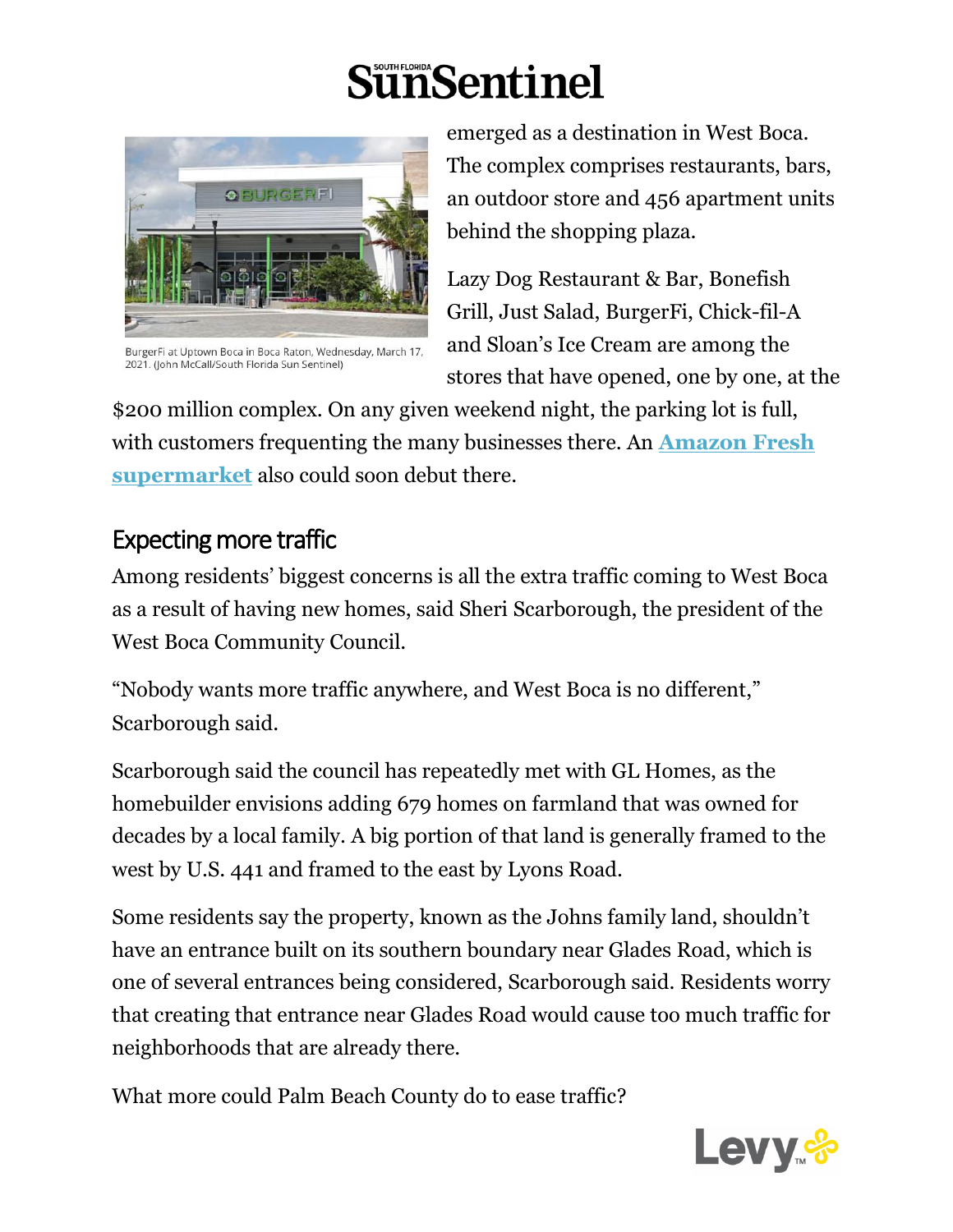"We're being realistic," Scarborough said. "We're hoping the county will step up and get Lyons Road widened, which will help alleviate some of the traffic issues."



A construction worker walks through lumber at Valencia Sound in Boynton Beach on May 24, 2021. The development is being overseen by GL Homes. (Amy Beth Bennett / South Florida Sun Sentinel)

No timeline has been finalized for building the the homes in West Boca. Palm Beach County commissioners discussed the first proposal for 1,250 homes during a meeting in December and will revisit the issue next year. The commission would need to approve the project before homes could rise.

If approved, the houses would be built on a portion of the Agricultural Reserve, a 21,000-acre farming region in western Palm Beach County. The Agricultural Reserve has been a subject of fierce debate over land-preservation issues between developers and environmentalists.

Developers see the farmland as **[prime real estate to build more houses](https://www.sun-sentinel.com/local/palm-beach/fl-ne-1000-homes-boom-ss-prem-20210404-bilrx3quofcvjdgo6d5epmjf2y-story.html)**, but environmentalists worry the county has gradually allowed developers to chip away at the land, which they fear will lead to overdevelopment.

The proposal for 679 homes between Lyons Road and State Road 7 has not yet come before the commission.

#### Looking ahead

There has been a silver lining from all the additions: The Uptown Boca center has offered residents a greater selection of stores and restaurants, and Scarborough suspects that Uptown Boca's opening has led other nearby shopping centers to try to stay competitive.